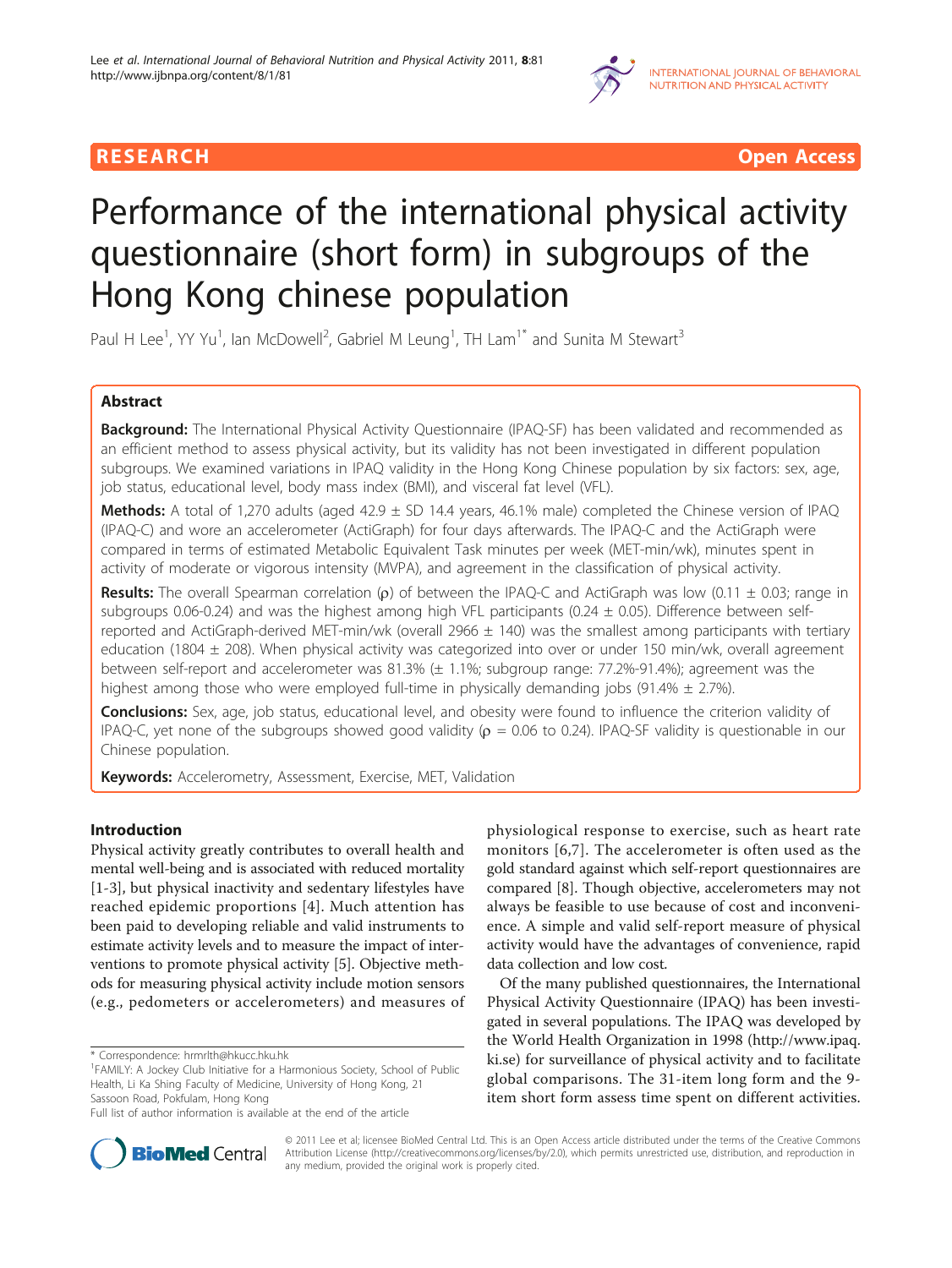The short form records four types of physical activity: vigorous activity such as aerobics; moderate-intensity activity such as leisure cycling; walking, and sitting. The short form is preferred by many researchers because it has equivalent psychometric properties to the long form despite being one-third the length [[5\]](#page-8-0). The two forms have been validated against accelerometer measurements in 12 countries with small samples of 19 to 257 participants. Spearman correlations between the two measurement methods were moderate at best, ranging from -0.12 to 0.57, with a pooled correlation of 0.30 [\[5](#page-8-0)]. The IPAQ correlated more closely with an objective measurement of vigorous physical activity than for other activity levels [[4](#page-8-0)]. Despite these variable validity results, a recommendation was made that IPAQ (short form, referring to activity in the past seven days) be used for surveillance and comparison of national trends [\[4,5\]](#page-8-0).

The modest correlation with objective measurements, combined with the wide variation in reported coefficients, raise concern in universally recommending the IPAQ. Four studies presented sufficient data to allow for more extensive analysis of the agreement between IPAQ and accelerometer readings [[9-12\]](#page-8-0). Using data from these studies, we have calculated that the IPAQ overestimated physical activity compared to accelerometers, by 35% in Switzerland [\[11](#page-8-0)], 85% in Vietnam [[10](#page-8-0)], 100% in US [\[9\]](#page-8-0), and by 170% in Hong Kong [[12\]](#page-8-0). The discrepancy between the measurements, and the wide range of discrepancies, reinforces our concern over the instrument's cross-cultural suitability.

The inconsistent overestimate suggests a bias (albeit to widely varying extents), complicated by random errors in both the IPAQ and accelerometer measurements. One possibility is that the accelerometer is not as reliable as we have believed, although why an ostensibly objective instrument should vary so widely in different settings is not easy to explain. A more plausible explanation is that the IPAQ may be more accurate among some respondent groups than in others, due to differences in translation or group characteristics such as attitudes toward exercise or level of understanding. Given the advantages of IPAQ, including its ease of administration and low cost, it seems worthwhile to investigate whether its validity indices can be improved. A first step may be to test the hypothesis that the instrument performs more adequately in some subgroups than in others. If true, this would imply restriction of its use in groups where it gives valid results, and shed light on how the IPAQ could be corrected or built upon. In this study, we examined variations in IPAQ validity in a sample of Hong Kong Chinese adults, analyzed by subgroups defined in terms of sex, age, job status, educational level, body mass index (BMI), and visceral fat level (VFL).

The translated Chinese version (IPAQ-C) was previously validated in Hong Kong [\[12](#page-8-0)] and in Guangzhou [[13](#page-8-0)], with weak-to-moderate correlations with pedometer and accelerometer measurements (ranging from 0.09 [[12](#page-8-0)] to 0.33 [[13](#page-8-0)]). The Guangzhou sample was older than the Hong Kong sample (mean ages 65.2 vs. 28.7) [[12,13\]](#page-8-0), so perhaps age may affect the accuracy of IPAQ reporting. Previous studies had also identified sex as a factor that may affect the accuracy of self-reported physical activity [\[4,14\]](#page-8-0). Job status may be another factor, since respondents with a regular job may have a routine daily schedule that facilitates recall of their physical activity. The physical demands of the job may also influence reporting accuracy. In addition, educational level may be associated with accuracy of self-reported physical activity data, and it would be expected that there would be a better correlation of IPAQ data with objective measurement among those with more education as they may have a better comprehension of the questions compared to others [[5](#page-8-0)]. Lastly, as overweight people have a different physical activity pattern from others [[15](#page-8-0)] and their self-report could be affected by a social desirability response bias, BMI or visceral fat level (VFL) may also modify the accuracy of self-report data. In this study, we aimed to investigate IPAQ-C accuracy by examining questionnaire-accelerometer correlations by sex, age, job status, educational level, BMI, and VFL.

# Methods

## Participants

This study was part of the Hong Kong Jockey Club FAMILY Project cohort study which includes Hong Kong families recruited since March 2009. Sampling was based on a random selection of residential addresses provided by the Hong Kong Census and Statistics Department. A family was eligible when all members aged 15 years or older, who lived in the same address and could understand Cantonese, agreed to participate. For the present analyses, we used baseline data on the first 5,000 families interviewed during March to October, 2009. All eligible members were interviewed by trained interviewers who entered the data into tablet PCs. Other details of the interview have been described elsewhere [[16](#page-8-0)]. Having completed the survey, participants were invited (all members from the households were invited for half of the households, while for the other half a randomly drawn member was invited) to take part in a sub-study by wearing an accelerometer for four consecutive days (including a weekend). Written consent was obtained from respondents and this study was approved by the Institutional Review Board of The University of Hong Kong.

# Measurements

#### Body composition

Height was measured with SECA 214 stadiometer ([http://www.seca.com\)](http://www.seca.com), with a precision of 1 mm.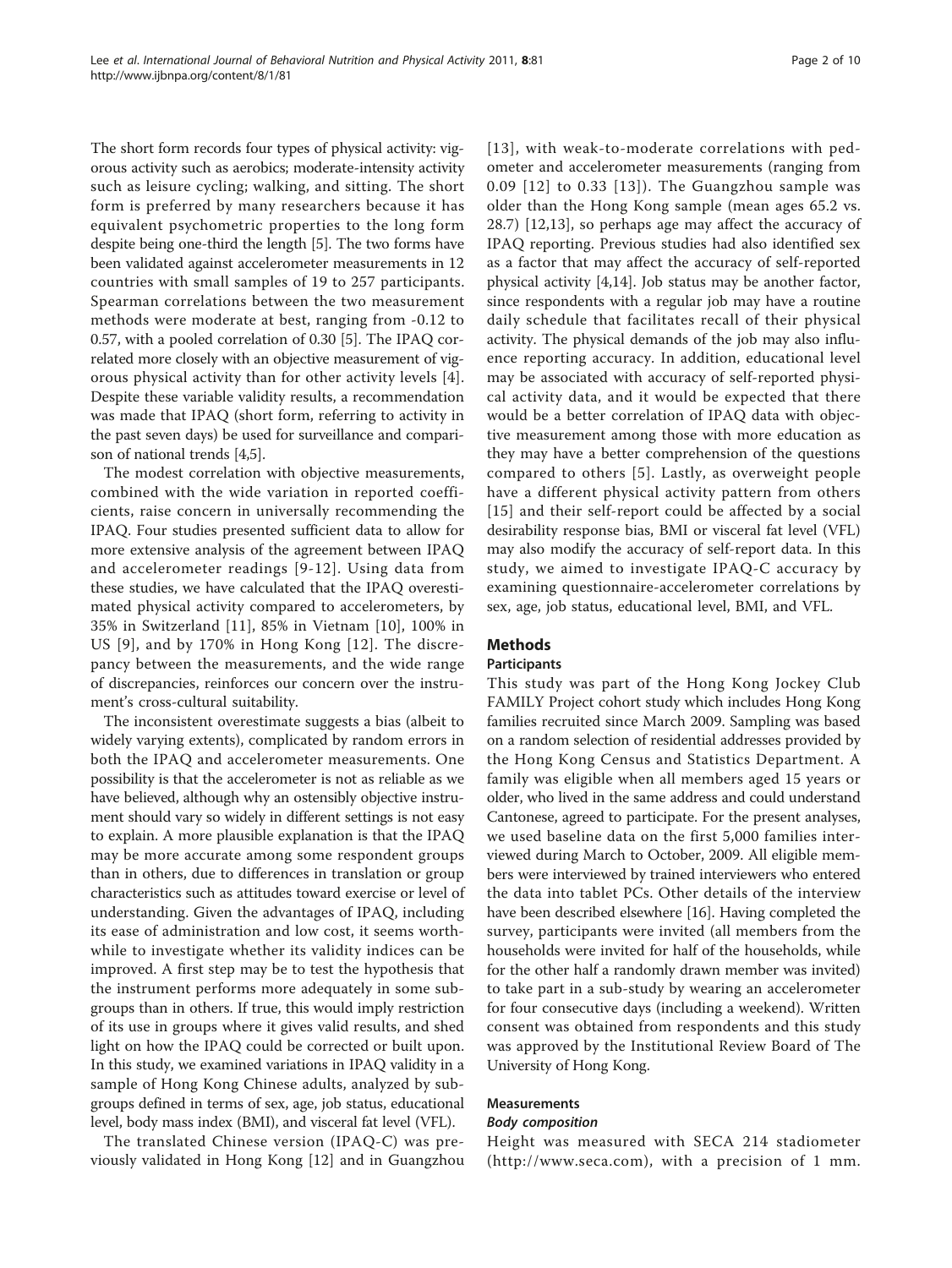Weight and VFL was measured with Omron fat analyzer scale HBF-356 ([http://www.omron-healthcare.com.sg\)](http://www.omron-healthcare.com.sg). Its precision is 0.1 kg for weight and 1 unit for visceral fat level. All measurements were taken in-person by trained interviewers with standard protocols. BMI was calculated by dividing weight (kg) by the square of height  $(m^2)$ .

# IPAQ-C

The 9-item IPAQ-C records self-reported physical activity in the last seven days [\[12](#page-8-0)]. Responses were converted to Metabolic Equivalent Task minutes per week (METmin/wk) [\[5\]](#page-8-0) according to the IPAQ scoring protocol: total minutes over last seven days spent on vigorous activity, moderate-intensity activity, and walking were multiplied by 8.0, 4.0, and 3.3, respectively, to create MET scores for each activity level. MET scores across the three sub-components were summed to indicate overall physical activity [\[5\]](#page-8-0).

## Accelerometer

The ActiGraph is widely used as an objective measurement of physical activity and reported to be reliable and valid [[17-](#page-8-0)[19\]](#page-9-0). The ActiGraph GT1M uni-axial accelerometer [\(http://www.theactigraph.com\)](http://www.theactigraph.com) was to be worn around the waist for four consecutive days spanning a weekend for all waking hours, removed only for bathing or sleeping. The choice of the first day (from Thursday, Friday, or Saturday) was up to the participants. Records with less than 600 minutes of registered time in a day were excluded as invalid [\[4,5](#page-8-0)].

Following the grouping standard [\[20\]](#page-9-0), we used oneminute reference period for raw ActiGraph count data. Data (as movement recorded in a one-minute period) were then converted into minutes spent in moderateintensity (3.00-5.99 METs, 1952-5724 counts per minute) or vigorous activity ( $\geq 6.00$  METs,  $\geq 5725$  counts per minute) [[21](#page-9-0)]. The MET score per minute (METmin) for a day was computed with the following formula:  $8 \times$  minutes spent in vigorous activity +  $4 \times$  minutes spent in moderate-intensity activity. As the IPAQ covered 7 days but the ActiGraph only covered 4 days (including a weekend), we averaged the 4-day ActiGraph data according to the day of the week, and obtained a weekly MET-min score by  $5 \times$  average weekday MET $min + 2 \times average$  weekend MET-min.

## Other measurements

In addition to the IPAQ, the interview obtained demographic information and questions related to psychosocial functioning. Tertiary education refers to those with a bachelor's degree or further education.

#### Statistical Analysis

Outliers on ActiGraph scores (> median + 1.5 interquartile range) and missing IPAQ-C data were removed from the analysis. Independent *t*-tests were used to compare the differences in the amount of moderateintensity, vigorous, and total physical activity between IPAQ-C and ActiGraph. Because the MET-min/wk measurements of neither the IPAQ-C nor ActiGraph were normally distributed, Spearman correlations were used to determine the correlations between IPAQ-C and ActiGraph records (minutes and count data) by activity level [[5](#page-8-0)]. The Fisher's r to z-test was used to compare the difference between pairs of correlations. Correlations and differences are presented with standard error for computation of confidence interval as appropriate. Acti-Graph-min equals  $2 \times$  minutes spent in vigorous activity + minutes spent in moderate-intensity activity, and Acti-Graph-count equals raw counts in hours with any movement. The proportions of respondents who met the Centers for Disease Control - American College of Sports Medicine (CDC-ACSM) guideline, i.e., moderate-intensity min/wk + 2  $\times$  vigorous min/wk  $\ge$  150 [[22\]](#page-9-0), were computed with both the IPAQ-C and ActiGraph data. We assessed the agreement between the two proportions by comparing the observed proportion with the same classification to the percent agreement that could have occurred by chance. To further examine the agreement of CDC-ACSM classification between IPAQ-C and Acti-Graph, we categorized respondents into equal-sized groups according to IPAQ and ActiGraph records, and reported the proportion classified in the same group by both methods. The observed proportions were also compared to chance agreement (for 2 groups: probability of being classified in the same activity group by both methods; for 3 groups: 33.3%; for 4 groups: 25.0%). In addition, the ActiGraph-measured MET-min/wk was compared across IPAQ categories with one-way ANOVA. ANOVA results with significant P-values (< 0.05) were further analyzed with the Tukey's method. All statistical analysis was performed using Predictive Analytics SoftWare (PASW 18.0, formerly known as SPSS).

#### Results

Out of 11,713 respondents from 5,000 families, 2,511 (21.5%) respondents wore the ActiGraph. The characteristics of ActiGraph wearers and non-wearers were comparable, except for age (wearers 42.9 years, vs 44.8 for non-wearers,  $P < 0.001$ ), job status (58.7% full-time employment for wearers vs 49.4% for non-wearers,  $P <$ 0.001), and percentage of respondents passing the CDC-ACSM guideline (passing rate = 92.5% for wearers vs 47.1% for non-wearers). Excluding ActiGraph invalid data (either wearing for less than four days or not following the 2 weekdays  $+ 2$  weekends format) (n = 1,151) and IPAQ missing data ( $n = 90$ ), we kept 1,270 respondents in the present analysis: 10.8% of the whole sample. There were no significant differences between the characteristics of the valid and invalid samples.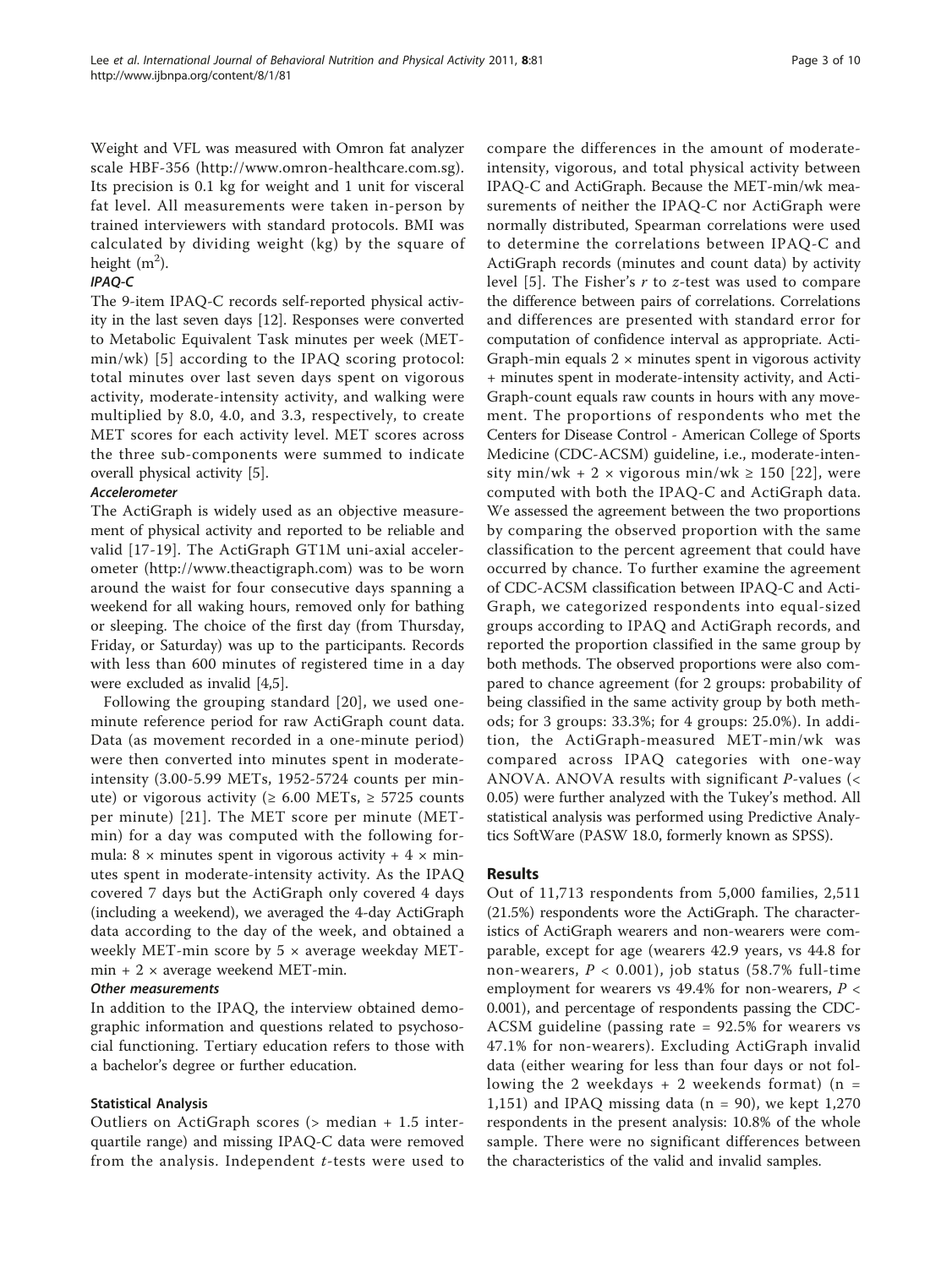Table 1 shows that 585 (46.1%) of the respondents were male, 735 (58.3%) had a full-time job, 299 (24.3%) attained tertiary education, and 399 (31.5%) were overweight based on BMI ( $\geq$  25), or 347 (29.5%) overweight based on VFL  $(≥ 10%)$ . The mean age was 42.9 years (range: 15 to 82 years, inter-quartile range = 20 years).

Table [2](#page-4-0) shows that self-reported MET-min per week exceeded the ActiGraph readings by 231% for total physical activity, by 236% for moderate-intensity, and by 1047% for vigorous-intensity physical activity ( $P < 0.001$ ) for all comparisons). Although physical activity time reported in IPAQ-C was significantly greater than that measured by ActiGraph, the two measurements were positively correlated (Table [2](#page-4-0)). The correlation between IPAQ-C and ActiGraph MET-min was significant but weak for total physical activity, moderate-intensity activity, as well as for vigorous-intensity activity. The correlations between ActiGraph count data and IPAQ-C moderate min, IPAQ-C vigorous min, IPAQ-C METmin were significant but also weak. As reported in previous research [[23\]](#page-9-0), the IPAQ-ActiGraph correlation was higher when results were expressed in counts than in total MET-min ( $\rho = 0.16$  vs 0.11,  $P < 0.05$ ).

Table [3](#page-4-0) further shows that, in general, the correlations between IPAQ-reported MET and ActiGraph were higher when ActiGraph raw count data were used. In terms of IPAQ total MET by subgroup, IPAQ-Acti-Graph correlations appeared to be higher for males, older age groups, those with a full-time job of high physical demand, those with lower education attainment, and those who were overweight (by classification of either BMI or VFL), yet none of these effects reached a significant level except VFL ( $P = 0.01$ ). The highest correlation between IPAQ total MET and ActiGraph was found among those with higher VFL (ActiGraph count data,  $\rho = 0.31$ ). Furthermore, the IPAQ-ActiGraph correlation was higher among those with higher VFL than those with normal VFL, regardless of physical activity groups or the ActiGraph measurements used. In contrast, the lowest correlation between IPAQ total MET and ActiGraph was found among those aged 29 years or younger (ActiGraph count data,  $\rho = 0.04$ ).

Table [3](#page-4-0) also shows the IPAQ-ActiGraph correlations for physical activity subgroups classified by both IPAQ report and ActiGraph data (only in MET-min). Regarding moderate-intensity activity, the correlations had

|                            | n    | Age<br>mean<br>(S.D.) | Male<br>$n$ (row %) | <b>Full-time</b><br>worker<br>$n$ (row %) | <b>Tertiary</b><br><b>Education</b><br>$n$ (row $%$ ) | Weight<br>(kq)<br>mean<br>(S.D.) | Height<br>(cm)<br>mean<br>(S.D.) | <b>BMI</b><br>mean<br>(S.D.) | <b>VFL</b><br>mean<br>(S.D.) |
|----------------------------|------|-----------------------|---------------------|-------------------------------------------|-------------------------------------------------------|----------------------------------|----------------------------------|------------------------------|------------------------------|
| Total                      | 1270 | 42.9 (14.4)           | 585 (46.1%)         | 745 (58.7%)                               | 299 (24.3%)                                           | 61.6 (12.4)                      | 161.8(8.7)                       | 23.5 (3.9)                   | 7.5(4.6)                     |
| Sex                        |      |                       |                     |                                           |                                                       |                                  |                                  |                              |                              |
| Male                       | 585  | 43.5 (15.3)           | N/A                 | 376 (64.3%)                               | 153 (26.9%)                                           | 64.9 (12.5)                      | 165.5(7.9)                       | 23.6(3.8)                    | 8.7(4.9)                     |
| Female                     | 685  | 42.4 (13.5)           | N/A                 | 369 (53.9%)                               | 146 (22.0%)                                           | 58.8 (11.7)                      | 158.5(8.1)                       | 23.4(4.0)                    | 6.5(4.2)                     |
| Age, years                 |      |                       |                     |                                           |                                                       |                                  |                                  |                              |                              |
| $\leq$ 29                  | 232  | 21.7(4.3)             | 110 (47.4%)         | 98 (42.2%)                                | 85 (38.0%)                                            | 58.9 (13.9)                      | 164.2 (9.4)                      | 21.7(4.0)                    | 4.4(3.5)                     |
| $30 - 49$                  | 629  | 40.3(5.6)             | 273 (43.4%)         | 472 (75.0%)                               | 172 (28.0%)                                           | 62.9 (12.6)                      | 162.3 (8.8)                      | 23.8 (3.9)                   | 7.3(4.4)                     |
| $\geq 50$                  | 409  | 59.0 (7.7)            | 202 (49.4%)         | 175 (57.2%)                               | 42 (10.7%)                                            | 61.2(11.0)                       | 159.5 (7.8)                      | 24.0(3.6)                    | 9.2(4.7)                     |
| Full-time worker           |      |                       |                     |                                           |                                                       |                                  |                                  |                              |                              |
| Yes - high<br>PD           | 105  | 44.5 (9.9)            | 61 (58.1%)          | N/A                                       | $7(6.9\%)$                                            | 65.3 (12.5)                      | 163.7(8.4)                       | 24.3(3.7)                    | 8.7(5.0)                     |
| Yes - low PD               | 630  | 41.1(10.3)            | 310 (49.2%)         | N/A                                       | 211 (34.5%)                                           | 62.5 (12.4)                      | 163.1(8.7)                       | 23.4(3.7)                    | 7.3(4.5)                     |
| Not full-time              | 525  | 54.1 (8.8)            | 303 (46.0%)         | 350 (53.1%)                               | 87 (13.6%)                                            | 62.4 (11.5)                      | 160.2(8.3)                       | 24.2(3.7)                    | 8.9 (4.7)                    |
| Tertiary education         |      |                       |                     |                                           |                                                       |                                  |                                  |                              |                              |
| Yes                        | 299  | 37.2 (12.0)           | 153 (51.2%)         | 224 (74.9%)                               | N/A                                                   | 62.2 (12.8)                      | 163.8 (9.0)                      | 23.1(3.7)                    | 6.8(4.7)                     |
| <b>No</b>                  | 933  | 44.7 (14.5)           | 416 (44.6%)         | 499 (53.5%)                               | N/A                                                   | 61.4(12.1)                       | 160.9 (8.7)                      | 23.7 (3.9)                   | 7.7(4.6)                     |
| <b>BMI</b>                 |      |                       |                     |                                           |                                                       |                                  |                                  |                              |                              |
| Overweight<br>(2 25)       | 399  | 46.1 (12.4)           | 201 (50.4%)         | 317 (60.7%)                               | 84 (21.8%)                                            | 73.9 (10.7)                      | 162.4(9.1)                       | 28.0(2.7)                    | 12.3(3.9)                    |
| Normal $(< 25)$            | 868  | 41.2 (15.0)           | 382 (44.0%)         | 501 (57.7%)                               | 214 (25.4%)                                           | 55.9 (8.4)                       | 161.5(8.5)                       | 21.4(2.3)                    | 5.2(2.9)                     |
| VFL, %                     |      |                       |                     |                                           |                                                       |                                  |                                  |                              |                              |
| Overweight<br>$( \geq 10)$ | 347  | 49.9 (12.1)           | 219 (63.1%)         | 211 (60.8%)                               | 75 (22.4%)                                            | 74.0 (10.5)                      | 164.0 (8.8)                      | 27.5(3.1)                    | 13.4(3.2)                    |
| Normal $(< 10)$            | 830  | 41.4 (12.9)           | 316 (38.1%)         | 515 (62.1%)                               | 214 (26.6%)                                           | 56.7(9.1)                        | 160.6(8.5)                       | 22.0(2.8)                    | 5.0(2.4)                     |

#### Table 1 Demographic characteristics of the 1,270 respondents

PD: physical demand, BMI: body mass index, VFL: visceral fat level.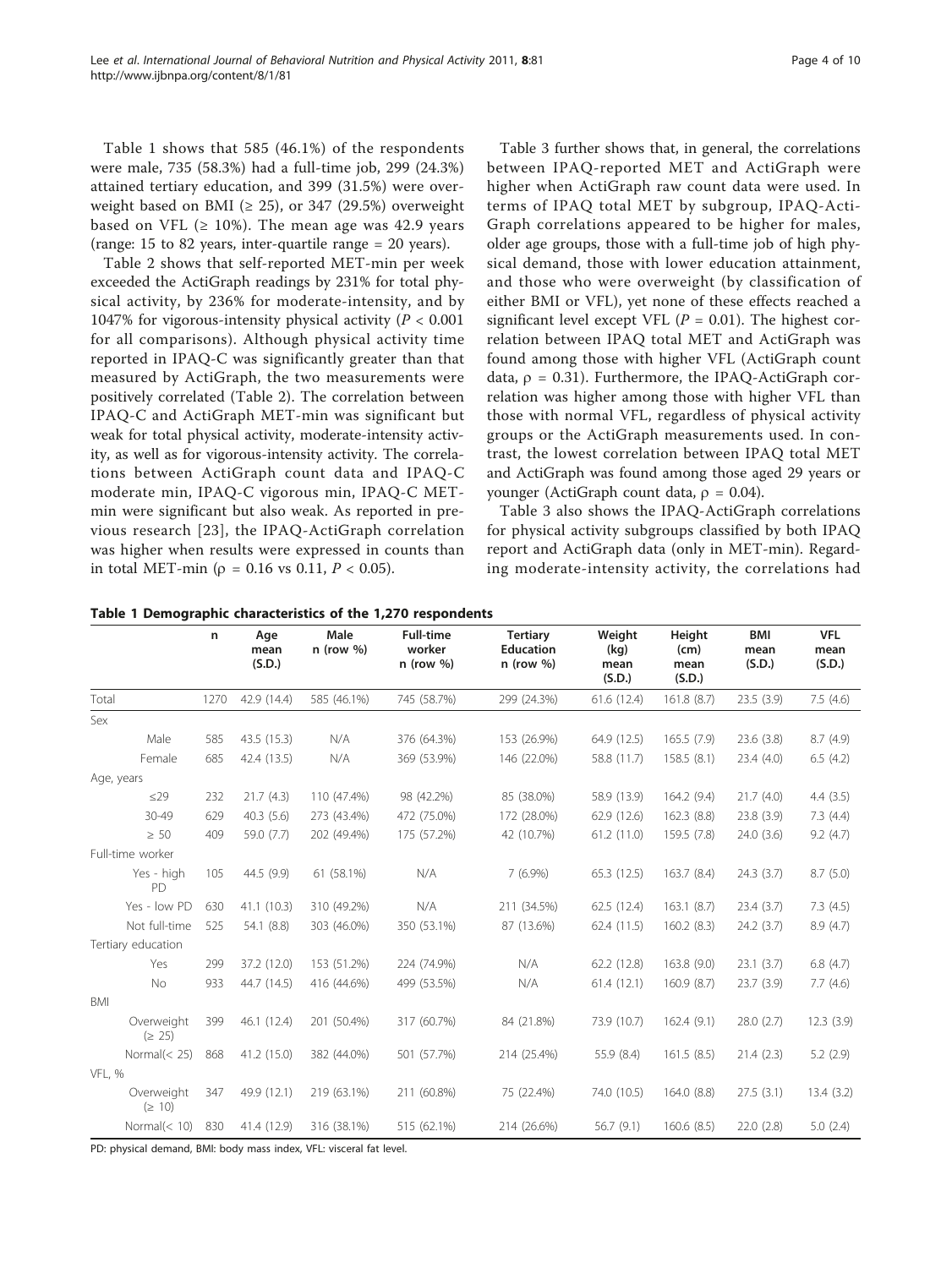|                                                             | Moderate activity<br>Minutes per day | <b>Vigorous activity</b><br>Minutes per day | <b>Total MET</b><br>Per week |
|-------------------------------------------------------------|--------------------------------------|---------------------------------------------|------------------------------|
| IPAQ-C, mean(SD)                                            | 146.2 (164.8)                        | 13.2(46.1)                                  | 4250.6 (5053.9)              |
| ActiGraph, mean(SD)                                         | 43.6 (23.9)                          | 1.2(3.1)                                    | 1284.3 (728.1)               |
| IPAQ-C vs ActiGraph, difference (SE)                        | $102.6***$ (4.6)                     | $12.0***$ (1.3)                             | 2966.3*** (140.1)            |
| IPAQ-C vs ActiGraph -min, Spearman $\rho$ correlation (SE)  | $0.09***$ (0.03)                     | $0.16***$ (0.03)                            | $0.11***$ (0.03)             |
| IPAQ-C vs ActiGraph-count, Spearman $\rho$ correlation (SE) | $0.14***$ (0.03)                     | $0.06*$ (0.03)                              | $0.16***$ (0.03)             |

#### <span id="page-4-0"></span>Table 2 Comparisons of IPAQ-C and ActiGraph for three categories of physical activity

MET: metabolic equivalent task per week (ActiGraph: 8\*vigorous min + 4\*moderate min, IPAQ: 8\*vigorous min + 4\*moderate min + 3.3\*walking min).  $*$  P < 0.05.

\*\*  $P < 0.01$ .

\*\*\*  $P < 0.001$ .

similar patterns as those found with total MET. However, for the vigorous activity level, the patterns of the correlations were inconsistent by age or employment group.

Table [4](#page-5-0) compares total time spent on physical activity reported in the IPAQ-C to ActiGraph readings, by subgroup. On every comparison, the self-report questionnaire produced much higher estimates of time spent on physical activity than the objective device (by 151% to

5670%). However, the overestimates were not consistent across groups. For time spent on moderate-intensity activity, men overestimated slightly less than women did (differences in min/day = 92.4 vs 111.3,  $P < 0.05$ ), but on vigorous activity men overestimated more (min/day = 16.1 vs 8.5,  $P < 0.01$ ). The comparisons across groupings by body mass (lack of statistical significance) or visceral fat ( $P < 0.05$ ) had a similar reverse pattern regarding time spent on different levels of physical activity. Those with

|                | Table 3 Spearman correlations of IPAQ-C and ActiGraph-measured physical activity by subgroup using ActiGraph time |  |  |  |  |
|----------------|-------------------------------------------------------------------------------------------------------------------|--|--|--|--|
| and count data |                                                                                                                   |  |  |  |  |

|                                                   | ActiGraph activity levels and measurements |                                                                                         |                  |                  |  |  |
|---------------------------------------------------|--------------------------------------------|-----------------------------------------------------------------------------------------|------------------|------------------|--|--|
|                                                   |                                            | ActiGraph-min (moderate min) ActiGraph-min (vigorous min) ActiGraph-min ActiGraph-count |                  |                  |  |  |
| Respondent characteristics\IPAQ activity<br>level | Moderate                                   | <b>Vigorous</b>                                                                         | <b>Total MET</b> | <b>Total MET</b> |  |  |
| Sex                                               |                                            |                                                                                         |                  |                  |  |  |
| Male                                              | $0.10*$                                    | $0.23***$                                                                               | $0.14***$        | $0.18***$        |  |  |
| Female                                            | $0.09*$                                    | $0.09*$                                                                                 | $0.09*$          | $0.15***$        |  |  |
| Age, years                                        |                                            |                                                                                         |                  |                  |  |  |
| $\leq$ 29                                         | 0.05                                       | $0.21***$                                                                               | 0.06             | 0.04             |  |  |
| 30-49                                             | $0.09*$                                    | $0.12***$                                                                               | $0.12***$        | $0.19***$        |  |  |
| $\geq 50$                                         | $0.12*$                                    | $0.14***$                                                                               | $0.15***$        | $0.25***$        |  |  |
| Full-time worker                                  |                                            |                                                                                         |                  |                  |  |  |
| Yes - high PD                                     | $0.19*$                                    | $0.25***$                                                                               | $0.18*$          | 0.16             |  |  |
| Yes - low PD                                      | $0.10*$                                    | $0.10***$                                                                               | $0.12***$        | $0.20***$        |  |  |
| Not full-time                                     | 0.06                                       | $0.21***$                                                                               | 0.07             | 0.08             |  |  |
| Tertiary education                                |                                            |                                                                                         |                  |                  |  |  |
| Yes                                               | 0.03                                       | $0.17***$                                                                               | 0.09             | 0.08             |  |  |
| No                                                | $0.11***$                                  | $0.17***$                                                                               | $0.12***$        | $0.18***$        |  |  |
| <b>BMI</b>                                        |                                            |                                                                                         |                  |                  |  |  |
| Overweight $( \geq 25)$                           | 0.10                                       | $0.22***$                                                                               | $0.14***$        | $0.21***$        |  |  |
| Normal $(< 25)$                                   | $0.09***$                                  | $0.14***$                                                                               | $0.10***$        | $0.14***$        |  |  |
| VFL, %                                            |                                            |                                                                                         |                  |                  |  |  |
| Overweight $( \geq 10)$                           | $0.18***$                                  | $0.23***$                                                                               | $0.24***$        | $0.31***$        |  |  |
| Normal $(< 10)$                                   | $0.08*$                                    | $0.10***$                                                                               | $0.09*$          | $0.14***$        |  |  |

ActiGraph-min: time spent in moderate-to-vigorous physical activity (2 × minutes spent in vigorous activity + minutes spent in moderate-intensity activity, ActiGraph-count: raw counts in hours with any movement recorded, MET: metabolic equivalent task per week (8\*vigorous min + 4\*moderate min + 3.3\*walking min), PD: physical demand.

 $*$   $P < 0.05$ .

\*\*  $P < 0.01$ .

\*\*\*  $P < 0.001$ .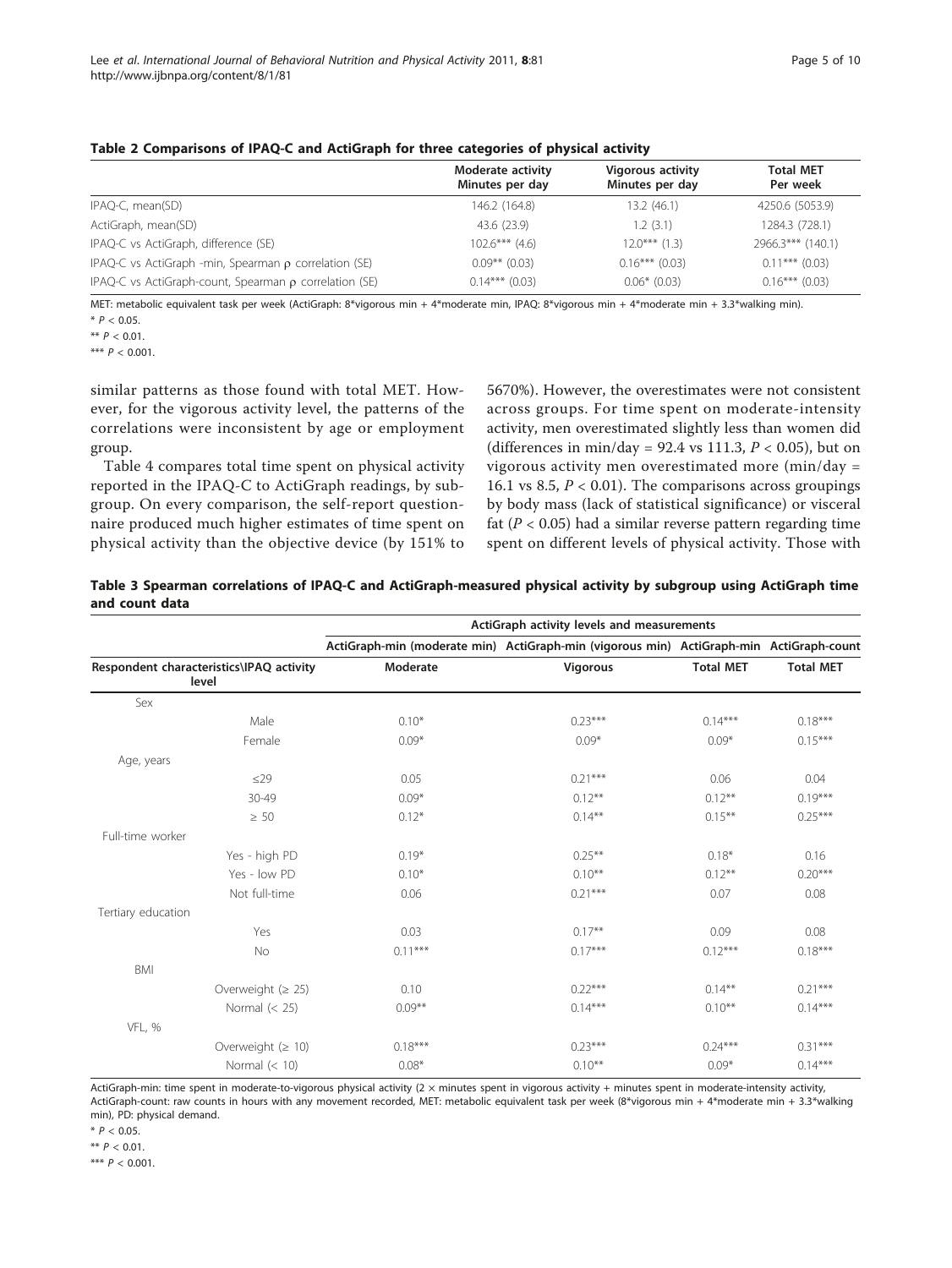|                  |                            | Moderate intensity activity per day |                |                        | Vigorous intensity activity per<br>day |               |                                | Metabolic equivalent task per week $\dot{\mathbb{X}}$ |                   |                      |
|------------------|----------------------------|-------------------------------------|----------------|------------------------|----------------------------------------|---------------|--------------------------------|-------------------------------------------------------|-------------------|----------------------|
|                  |                            | IPAQ-C#                             |                | ActiGraph# Differencet | IPAQ-<br>C#                            |               | ActiGraph# Difference† IPAQ-C# |                                                       | ActiGraph#        | Differencet          |
| Sex              |                            |                                     |                |                        |                                        |               |                                |                                                       |                   |                      |
|                  | Male                       | 137.7<br>(147.5)                    | 45.2<br>(23.9) | 92.4***<br>(6.1)       | 17.4<br>(51.5)                         | 1.3<br>(3.4)  | $16.1***$<br>(2.1)             | 4290.5<br>(5124.8)                                    | 1339.6<br>(736.7) | 2950.9***<br>(209.9) |
|                  | Female                     | 153.4<br>(178.0)                    | 42.1<br>(23.9) | $111.3***$<br>(6.7)    | 9.6<br>(40.7)                          | 1.0<br>(2.8)  | $8.5***$<br>(1.6)              | 4216.6<br>(4996.1)                                    | 1237.1<br>(717.8) | 2979.5***<br>(188.2) |
| Age, years       |                            |                                     |                |                        |                                        |               |                                |                                                       |                   |                      |
|                  | $\leq$ 29                  | 150.0<br>(157.0)                    | 39.1<br>(20.8) | $110.9***$<br>(10.3)   | 17.7<br>(39.9)                         | 1.4<br>(3.2)  | $16.3***$<br>(2.6)             | 4556.9<br>(4674.1)                                    | 1171.2<br>(635.7) | 3385.8***<br>(305.8) |
|                  | 30-49                      | 143.6<br>(173.5)                    | 43.8<br>(22.3) | 99.8***<br>(6.9)       | 11.8<br>(45.0)                         | 1.00<br>(2.7) | $10.8***$<br>(1.8)             | 4118.9<br>(5139.1)                                    | 1282.2<br>(679.5) | 2836.7***<br>(203.0) |
|                  | $\geq 50$                  | 147.9<br>(155.4)                    | 45.7<br>(27.4) | $102.2***$<br>(7.5)    | 12.8<br>(50.9)                         | 1.3<br>(3.6)  | $11.5***$<br>(2.5)             | 4279.5<br>(5132.5)                                    | 1351.8<br>(835.2) | 2927.7***<br>(248.6) |
| Full-time worker |                            |                                     |                |                        |                                        |               |                                |                                                       |                   |                      |
|                  | Yes - high<br>PD           | 253.9<br>(233.2)                    | 57.7<br>(33.2) | 196.2***<br>(22.1)     | 57.7<br>(33.2)                         | 1.0<br>(2.6)  | 56.3***<br>(10.6)              | 9384.4<br>(8721.6)                                    | 1671.8<br>(966.3) | 7712.6***<br>(835.3) |
|                  | Yes - low PD               | 142.5<br>(174.2)                    | 44.3<br>(21.7) | 98.2***<br>(6.9)       | 8.7<br>(32.9)                          | 1.0<br>(2.8)  | $7.7***$<br>(1.3)              | 3904.9<br>(4834.3)                                    | 1297.4<br>(664.7) | 2607.6***<br>(191.1) |
|                  | Not full-time              | 130.2<br>(125.6)                    | 40.1<br>(23.2) | $90.1***$<br>(5.6)     | 10.0<br>(32.9)                         | 1.3<br>(3.5)  | $8.6***$<br>(1.4)              | 3679.3<br>(3580.6)                                    | 1196.2<br>(723.3) | 2483.2***<br>(158.6) |
|                  | Tertiary education         |                                     |                |                        |                                        |               |                                |                                                       |                   |                      |
|                  | Yes                        | 107.0<br>(126.0)                    | 42.7<br>(20.0) | $64.2***$<br>(7.4)     | 9.0<br>(22.6)                          | 1.1<br>(2.9)  | $7.9***$<br>(1.3)              | 3062.4<br>(3595.4)                                    | 1258.6<br>(599.1) | 1803.9***<br>(208.4) |
|                  | No                         | 157.8<br>(173.8)                    | 43.7<br>(25.1) | $114.1***$<br>(5.6)    | 14.4<br>(51.5)                         | 1.2<br>(3.2)  | $13.2***$<br>(1.7)             | 4601.9<br>(5386.8)                                    | 1290.3<br>(766.8) | 3311.7***<br>(174.0) |
| <b>BMI</b>       |                            |                                     |                |                        |                                        |               |                                |                                                       |                   |                      |
|                  | Overweight<br>(2 25)       | 152.9<br>(174.1)                    | 44.5<br>(24.6) | $108.4***$<br>(8.6)    | 13.0<br>(42.2)                         | 1.2<br>(3.4)  | $11.8***$<br>(2.1)             | 4411.7<br>(5339.2)                                    | 1315.0<br>(771.6) | 3096.7***<br>(263.5) |
|                  | Normal $(<$<br>25)         | 143.4<br>(160.5)                    | 43.1<br>(23.6) | $100.3***$<br>(5.4)    | 13.3<br>(47.9)                         | 1.1<br>(2.9)  | $12.2***$<br>(1.6)             | 4187.3<br>(4923.9)                                    | 1270.5<br>(706.4) | 2916.8***<br>(165.4) |
| VFL,<br>$\%$     |                            |                                     |                |                        |                                        |               |                                |                                                       |                   |                      |
|                  | Overweight<br>$( \geq 10)$ | 134.9<br>(150.4)                    | 47.9<br>(25.9) | $87.1***$<br>(7.9)     | 14.6<br>(51.2)                         | 1.4<br>(3.7)  | $13.2***$<br>(2.8)             | 4063.8<br>(5231.5)                                    | 1416.8<br>(811.1) | 2647.0***<br>(274.5) |
|                  | Normal $(<$<br>10)         | 150.2<br>(170.2)                    | 42.6<br>(23.2) | $107.6***$<br>(5.8)    | 11.8<br>(44.7)                         | 1.0<br>(2.7)  | $10.8***$<br>(1.6)             | 4271.6<br>(5044.0)                                    | 1251.4<br>(693.5) | 3020.2***<br>(172.9) |

<span id="page-5-0"></span>Table 4 Average time (in minutes per day) spent on physical activity measured by the IPAQ-C and ActiGraph, and differences between the two measurements, by level of activity and respondent characteristics

PD: physical demand.

 $\frac{1}{\sqrt{2}}$  8\*vigorous min + 4\*moderate min, IPAQ: 8\*vigorous min + 4\*moderate min + 3.3\*walking min.

# Data are presented as mean (standard deviation).

† Data are presented as mean (standard error).

 $*$   $P < 0.05$ .

\*\*  $P < 0.01$ .

\*\*\*  $P < 0.001$ .

physically demanding full-time jobs overestimated their physical activity time to a greater extent compared to others, approximately two times more on moderateintensity activity and seven times more on vigorous activity ( $P < 0.001$ ). Those with tertiary education overestimated their exercise time to a lesser extent than respondents without ( $P < 0.001$ ). There was no observable pattern of overestimation by age group, although younger people seemed to have overestimated to a greater extent compared to those aged 30 or over.

We assessed the agreement of the two measurements in classifying respondents in terms of meeting the CDC-ACSM physical activity guideline (details can be found in Additional file [1](#page-8-0)). We found that the overall IPAQ-ActiGraph agreement was only slightly better than chance agreement (81.3% vs 79.6%,  $P < 0.001$ ). The agreement in the classification was better among respondents who had a physically demanding full-time job than those with physically non-demanding full-time jobs and those without full-time jobs (91.4%, 82.5%, and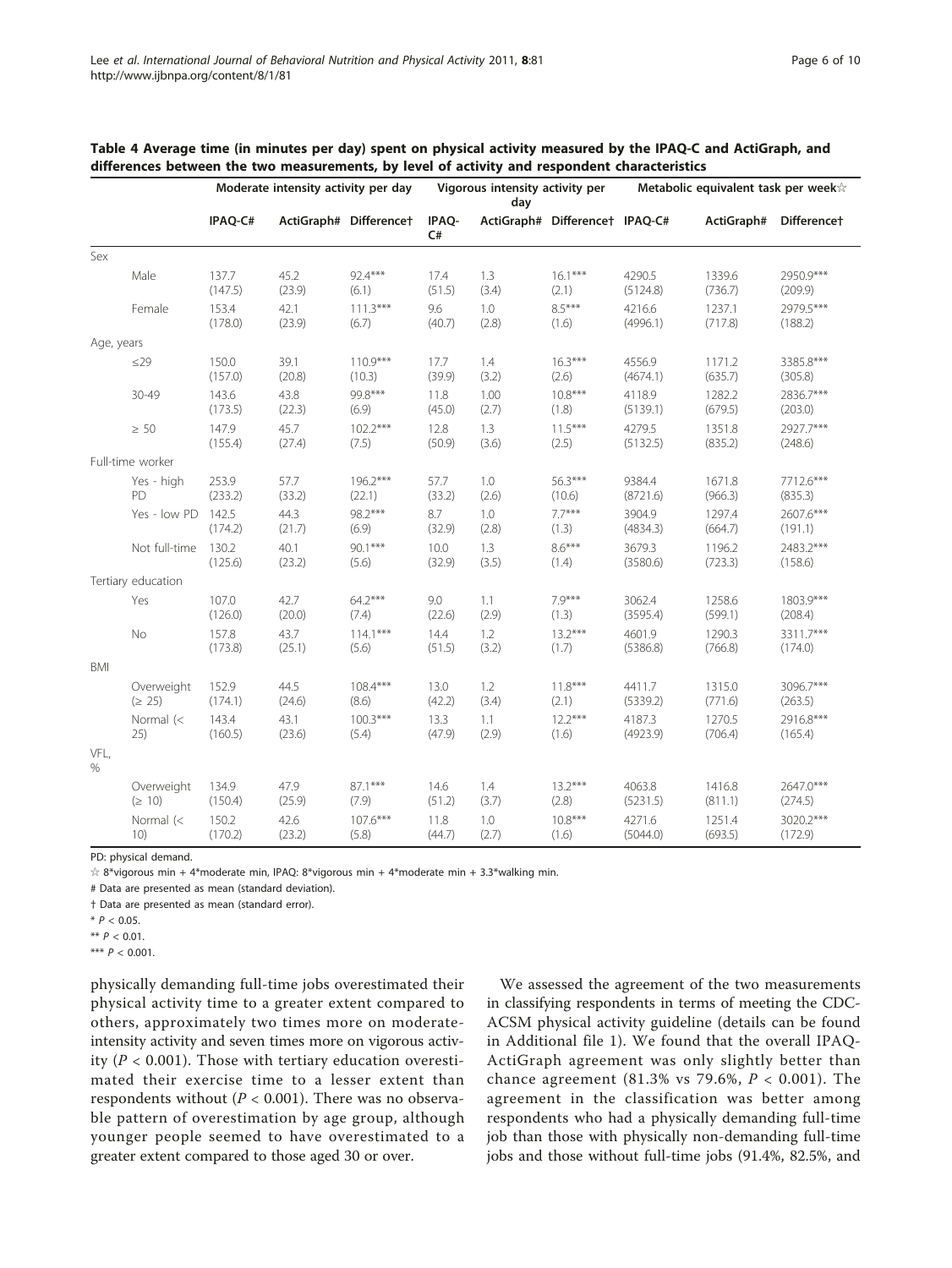77.9%, respectively,  $P < 0.05$ ). Males had higher agreement between the two classifications than did females  $(83.9\% \text{ vs } 79.0\%, P < 0.05).$ 

We also assessed the IPAQ-ActiGraph agreement in classifying respondents into tertile and quartile of activity level, against classification based on chance (33% for tertile and 25% for quartile). The observed agreement was significantly better than chance except for the group aged ≤29 years and those with tertiary education.

Lastly, we compared the mean MET min/wk measured by ActiGraph across equal-sized groups based on IPAQ scores (Figure 1). Overall, the ActiGraph readings were higher for groups classified by IPAQ as being more active than for less active groups. The mean Acti-Graph-measured time was significantly different by IPAQ grouping in all three groupings ( $P < 0.001$ ). In the 3-group comparison, the ActiGraph MET min/wk in the highest IPAQ group was significantly more than the other two groups (1186 vs 1402,  $P < 0.001$ ; 1259 vs 1402,  $P < 0.05$ , respectively), but the difference in MET min/wk between the other two groups was not significant (1186 vs 1259,  $P = 0.31$ ). In the 4-group comparison, the ActiGraph MET min/wk in the highest IPAQ group (group 4) was significantly more than groups 1 and 3 (1152 vs 1419,  $P < 0.001$ ; 1266 vs 1419,  $P < 0.05$ , respectively), but the differences among the other three groups were not significant (1152 vs 1296 vs 1266,  $P =$ 0.06, *P* for trend = 0.28).

#### **Discussion**

Although the IPAQ has been recommended as a surveillance instrument, we argue that the validation studies of IPAQ do not generally provide strong empirical support



for its validity compared against objective measures of physical activity [\[4,5](#page-8-0),[12,13,](#page-8-0)[23](#page-9-0),[24](#page-9-0)]. The correlations of 0.30 [[5\]](#page-8-0) are far lower than the agreement between selfreport and objective measurements of other health variables, such as smoking [[25\]](#page-9-0), body weight [[26\]](#page-9-0) or hypertension [[27](#page-9-0)]. To rule out Simpson's paradox [[28](#page-9-0)] (i.e., signs of correlation are positive in all groups, but the correlation becomes negative when groups are pooled together), we studied correlations of the IPAQ with an objective measurement in different subgroups. This would also indicate whether the questionnaire instrument works better for certain subgroups. To our knowledge, this was the first study to examine how demographic factors and obesity affect the correlation, difference, and agreement between IPAQ and ActiGraph measurements. However, none of the subgroups showed an acceptable IPAQ-ActiGraph correlation, although the correlations did seem to be higher in certain groups (e. g. males and those with high VFL). The Spearman correlations for all groups in this study were positive, but lay at the lower end of the range of previously reported figures (-0.12 to 0.57) [[5,](#page-8-0)[29](#page-9-0)]. Based on our findings, we question the validity of IPAQ-SF when administered to Hong Kong Chinese respondents.

Contrary to our expectation, differences in age, workrelated physical activity level, education, and BMI did not appear to influence the correlation between IPAQ and ActiGraph. Regarding the slightly higher correlation among those with higher VFL, we postulated that perhaps they were more conscious of their physical activities. In support of this, we found that respondents with higher VFL had higher variation in ActiGraph-measured total physical activity (sd = 811.1 vs 693.5 for lower VFL group,  $P < 0.001$ ), which may mean they had a more distinctive physical activity pattern, hence easier to recall. The strength of the IPAQ-ActiGraph correlation was weak among those did not have tertiary education and weaker for those did (Table [3\)](#page-4-0). However, there was no statistical significance when the two correlations were compared ( $P > 0.05$ ). On the other hand, in considering absolute differences between the two methods of measurement (Table [4\)](#page-5-0), over-reporting by respondents without tertiary education nearly doubled that of those with tertiary education (differences in MET-min/ wk: 3317.7 vs 1803.9,  $P < 0.001$ ). The performance of the IPAQ is better among those with higher education.

Although over-reporting with activity questionnaires is ubiquitous and has been linked to social desirability bias [[30](#page-9-0)], there were several possible explanations why the correlations in our study were lower than those previously reported. First, we asked the respondents to wear the activity monitor *after* they had completed the IPAQ, while in other studies respondents were often asked to wear the device before they took the IPAQ.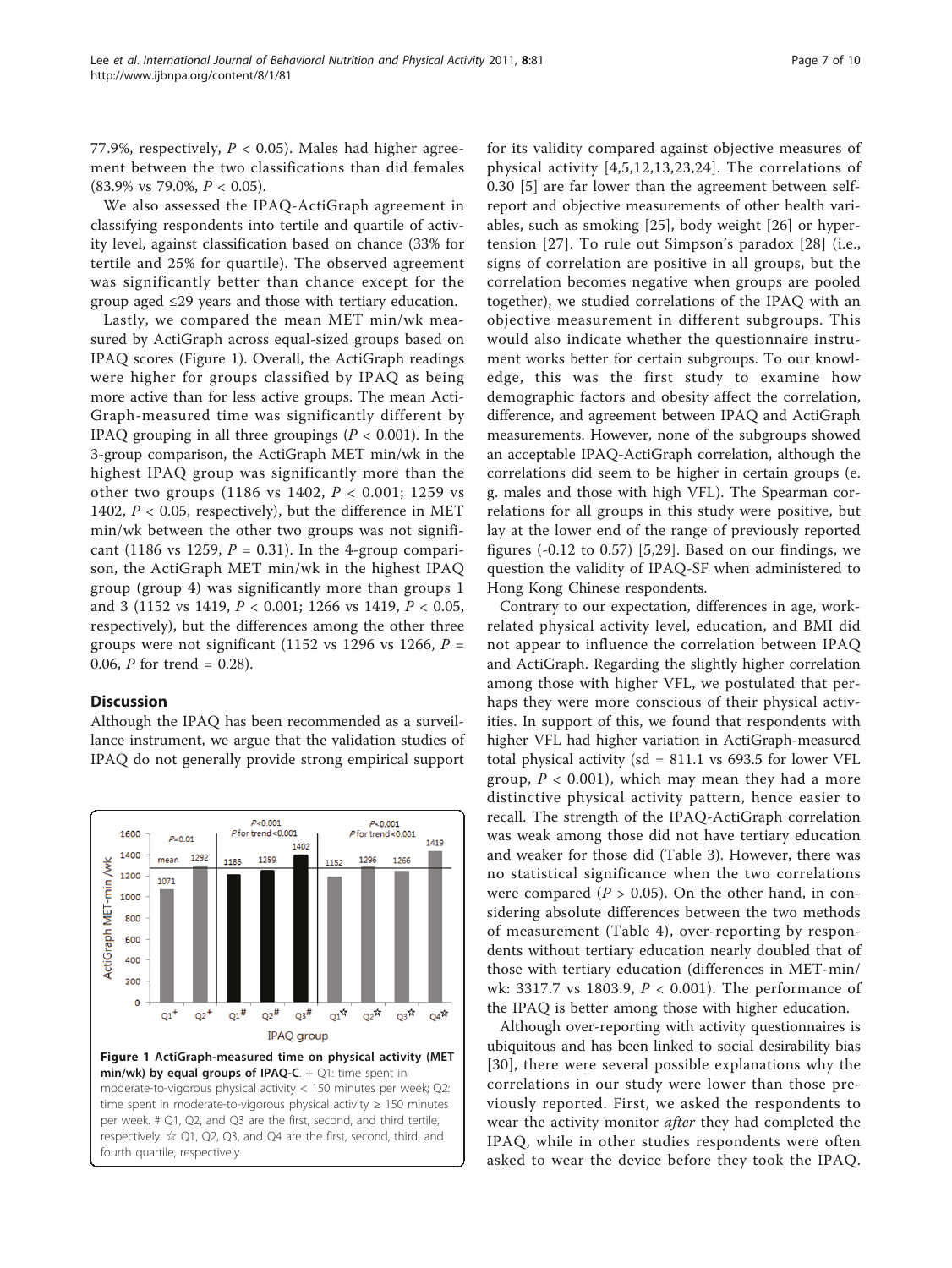The latter approach could have yielded higher IPAQ-ActiGraph agreement, as the self-report responses may have been modified because of the increased awareness arising from wearing the activity monitor. Also, in our study the IPAQ recall period preceded the time when the ActiGraph was worn by one to two weeks. This different time-period could have contributed to the lower correlation (0.16) compared to studies that used the same time-period (0.30) [\[5\]](#page-8-0). However, given the stability of IPAQ (3- to 7-day test-retest reliability: 0.81 [[5](#page-8-0)]), we do not believe that having the same recall periods would have substantially altered the results.

Second, the IPAQ has been found to overestimate physical activity to a greater extent than other physical activity questionnaires, such as the Active Australia Survey and the U.S. Behavioral Risk Factor Surveillance System [[24\]](#page-9-0). In this study, the IPAQ overestimated physical activity measured by the ActiGraph from 149% to 461% (mean 231%), which was similar to the finding previously reported in Hong Kong (173%) [\[12\]](#page-8-0).

Third, how the ActiGraph was applied in different studies may have led to the differences in results. In this study, the respondents were instructed to remove the ActiGraph during aquatic activities because it is not waterproof. Therefore, movement during activities such as swimming would not have been captured. Second, respondents were instructed to wear the ActiGraph on the hip, as suggested in Trost et al. [[31\]](#page-9-0). Thus, the Acti-Graph may not have accurately measured physical activity during which movement of the hip was limited, such as cycling. It has been reported that Hong Kong young adults swim and ride bicycles more often than older adults [[32\]](#page-9-0). Because accelerometers underestimate these activities, this could be an explanation for our finding of weak IPAQ-ActiGraph correlation in young adults. Furthermore, In a Hong Kong survey, swimming and cycling was the favorite sports activity for 11% and 6%, respectively, of the respondents [\[33\]](#page-9-0). Thus, the underestimation of ActiGraph-measured physical activity may not have been negligible in this study. In sum, these three sources together may probably have had an effect on reducing the IPAQ-ActiGraph correlation in this study.

In practice, physical activity measurements may be most relevant in grouping participants into different intensity levels of physical activity (e.g., into two or three groups). The conventional classification scheme is ≥ 150 minutes per week of physical activity of at least moderate intensity [[5,](#page-8-0)[22,24](#page-9-0)]. Based on this guideline, classification of activity by IPAQ and ActiGraph agreed closely (81.3%), although barely better than what could have been achieved by chance (79.6%). Furthermore, regardless of how the respondents were grouped, the IPAQ-ActiGraph agreements were only slightly better than by-chance agreement.

The IPAQ-ActiGraph agreement in classification was slightly better than a chance agreement, but the two measurements did seem to correlate better among those who were more physically active. There was a linear trend in ActiGraph-measured time when we grouped the respondents into three equal-sized groups by IPAQ. However, when the respondents were divided into four IPAQ groups, the intermediate groups were not clearly different in terms of their objectively-measured activity levels. This agrees with a previous finding in Japan [\[34](#page-9-0)] that showed IPAQ could only roughly classify mildly and moderately active respondents.

Our results provided some insights for possible modifications of IPAQ-C. First, job-related physical activity level seemed to have had an effect on the difference between IPAQ and ActiGraph measurements. Those who performed in highly physically demanding conditions had the largest difference between their self-report and the ActiGraph-measured physical activity. In particular, they reported an average of 57.7 minutes of vigorous physical activity per day, which was over six times that of the self-reported vigorous physical activity by the other respondents. However, according to the ActiGraph on average they only did 1.0 minute of vigorous physical activity per day, no more than the vigorous physical activity performed by other respondents. Conceivably, however, the Actigraph under-estimated lifting activities. This raises the possibility that the accuracy of the IPAQ-C may be improved by separating physical activity into occupational and leisure types (as in the Global Physical Activity Questionnaire) [[35\]](#page-9-0). Because respondents overestimated occupational physical activity more than other types of activity, reducing the weight of occupational activity may improve the accuracy of IPAQ total MET score. Furthermore, separating physical activity into occupational and leisure types could allow researchers to analyze the benefits of physical activity, at work and at leisure, in relation to health [[36\]](#page-9-0).

Second, more detailed instructions [[37](#page-9-0)] may be needed. For those with lower education, more concrete examples of different levels of physical activity intensity may be necessary, as our results indicated that this group had exaggerated their total physical activity more than the others.

The study had several limitations. First, those who agreed to wear the accelerometer might have been healthy volunteers, with different physical activity patterns from those who were less active, as the percentage of respondents who passed the CDC-ACSM guideline was double that of non-respondents. Also, those who were extremely active might have found it too much of a burden to wear the accelerometer and declined to participate. Nevertheless, the results indicated that, demographically, those who wore the accelerometer were not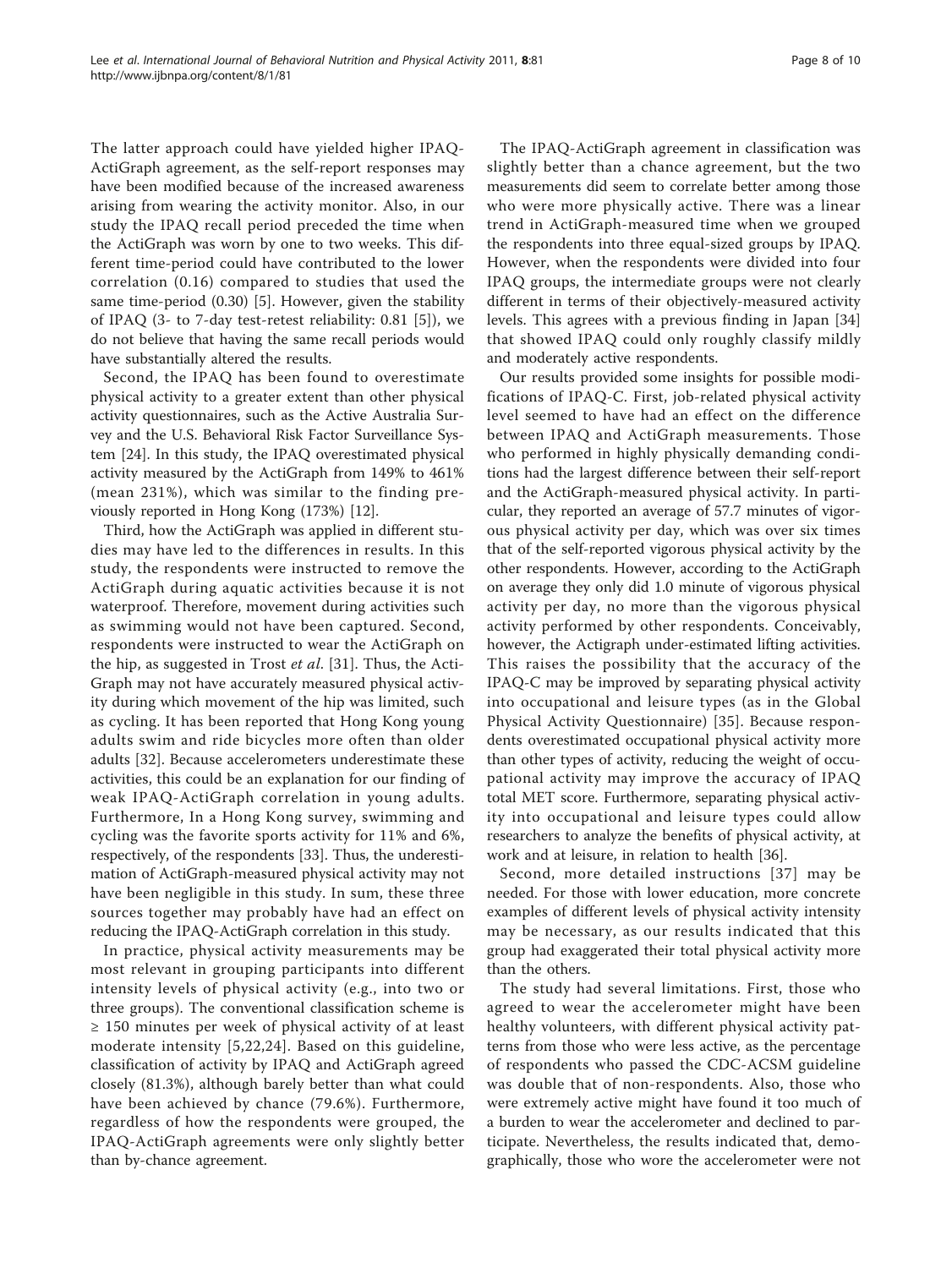<span id="page-8-0"></span>different from the rest of the sample except for being slightly younger and less likely to have full-time employment. Second, although the accelerometer has been used as gold standard for questionnaire validation [17-[19\]](#page-9-0), we did not have evidence for its validity or reliability in this study. Lastly, similar to other IPAQ validation studies, we adopted the cut-off points for intensity level suggested by Freedson et al. [\[21](#page-9-0)], which have not been validated in Chinese populations [12]. However, given our consistent results with the different classification schemes, we do not expect that different cut-off values would yield significantly different findings.

#### Conclusions

Although the IPAQ has been recommended and widely used, it has not been found to correlate highly with objective measurements of physical activity, and tends to overestimate MET scores. We investigated the criterion validity of the IPAQ in a Hong Kong Chinese population, grouping our sample by several different variables. We found that it performed poorly in most subgroups when compared to accelerometer data, but slightly better for the highly active respondents.

Despite such low correlations of the IPAQ with Acti-Graph in the Chinese population, it is one of the easiest of physical activity questionnaires to administer with less than 10 questions [\[38](#page-9-0)]. A correlation of 0.3 - 0.4 is perhaps as close as can be expected for criterion validity of a physical activity questionnaire with 10 questions, against a mechanical device that detects body movement. Further research to improve IPAQ is urgently needed.

# Additional material

[Additional file 1: A](http://www.biomedcentral.com/content/supplementary/1479-5868-8-81-S1.DOC)greement between IPAQ-C and ActiGraph classification by CDC-ACSM physical activity guideline

#### Acknowledgements

We sincerely thank Wilson W. S. Tam, Ben K. K. Li, and Paul T. K. Wong (School of Public Health, The University of Hong Kong) for their role in the development of the survey instrument and for the preparatory work for this research.

#### Author details

<sup>1</sup> FAMILY: A Jockey Club Initiative for a Harmonious Society, School of Public Health, Li Ka Shing Faculty of Medicine, University of Hong Kong, 21 Sassoon Road, Pokfulam, Hong Kong. <sup>2</sup>Department of Epidemiology and Community Medicine, University of Ottawa, 451 Smyth Road, Ottawa, Canada. <sup>3</sup>Department of Psychiatry, University of Texas Southwestern Medical Center at Dallas, 5323 Harry Hines Boulevard, Dallas, Texas, 75390, USA.

#### Authors' contributions

All authors contributed substantially to the design, implementation, analysis and writing of the present paper. The project was designed by GML and THL, the data collection was performed by PHL and YYY, the analysis of the data and interpretation was conducted by PHL, YYY, IM, THL, and SMS the paper was drafted by PHL with significant revision by YYY, IM, GML, THL, and SMS. All authors read and approved the final manuscript.

#### Competing interests

The authors declare that they have no competing interests.

#### Received: 10 March 2011 Accepted: 1 August 2011 Published: 1 August 2011

#### References

- 1. Paffenbarger RS Jr, Hyde RT, Wing AL, Hsieh CC: [Physical activity, all-cause](http://www.ncbi.nlm.nih.gov/pubmed/3945246?dopt=Abstract) [mortality, and longevity of college alumni.](http://www.ncbi.nlm.nih.gov/pubmed/3945246?dopt=Abstract) New England Journal of Medicine 1986, 314:605-613.
- 2. Paffenbarger RS Jr, Hyde RT, Wing AL, Lee IM, Jung DL, Kampert JB: [The](http://www.ncbi.nlm.nih.gov/pubmed/8426621?dopt=Abstract) [association of changes in physical-activity level and other lifestyle](http://www.ncbi.nlm.nih.gov/pubmed/8426621?dopt=Abstract) [characteristics with mortality among men.](http://www.ncbi.nlm.nih.gov/pubmed/8426621?dopt=Abstract) New England Journal of Medicine 1993, 328:538-545.
- Schooling CM, Lam TH, Li ZH, Ho SY, Chan WM, Ho KS, Tham MK, Cowling BJ, Leung GM: [Obesity, physical activity and mortality in a](http://www.ncbi.nlm.nih.gov/pubmed/16864760?dopt=Abstract) [prospective Chinese elderly cohort.](http://www.ncbi.nlm.nih.gov/pubmed/16864760?dopt=Abstract) Archives of Internal Medicine 2006, 166:1498-1504.
- 4. Boon RM, Hamlin MJ, Steel GD, Ross JJ: [Validation of the New Zealand](http://www.ncbi.nlm.nih.gov/pubmed/18981036?dopt=Abstract) [physical activity questionnaire \(NZPAQ-LF\) and the international physical](http://www.ncbi.nlm.nih.gov/pubmed/18981036?dopt=Abstract) [activity questionnaire \(IPAQ-LF\) with accelerometry.](http://www.ncbi.nlm.nih.gov/pubmed/18981036?dopt=Abstract) British Journal of Sports Medicine 2010, 44:741-746.
- 5. Craig CL, Marshall AL, Sjöström M, Bauman AE, Booth ML, Ainsworth BE, Pratt M, Ekelund U, Yngve A, Sallis JF, Oja P: [International physical activity](http://www.ncbi.nlm.nih.gov/pubmed/12900694?dopt=Abstract) [questionnaire: 12-Country reliability and validity.](http://www.ncbi.nlm.nih.gov/pubmed/12900694?dopt=Abstract) Medicine and Science in Sports and Exercise 2003, 35:1381-1395.
- Peters TM, Moore SC, Xiang YB, Yang G, Shu XO, Ekelund U, Ji BT, Tan YT, Liu DK, Schatzkin A, et al: [Accelerometer-measured physical activity in](http://www.ncbi.nlm.nih.gov/pubmed/20494234?dopt=Abstract) [Chinese adults.](http://www.ncbi.nlm.nih.gov/pubmed/20494234?dopt=Abstract) American Journal of Preventive Medicine 2010, 38:583-591.
- 7. Sallis JF, Strikmiller PK, Harsha DW, Feldman HA, Ehlinger S, Stone EJ, Williston J, Woods S: [Validation of interviewer- and self-administratered](http://www.ncbi.nlm.nih.gov/pubmed/8832538?dopt=Abstract) [physical activity checklists for fifth grade students.](http://www.ncbi.nlm.nih.gov/pubmed/8832538?dopt=Abstract) Medicine and Science in Sports and Exercise 1996, 28:840-851.
- Hagströmer M, Trost SG, Sjöström M, Berrigan D: [Levels and patterns of](http://www.ncbi.nlm.nih.gov/pubmed/20406758?dopt=Abstract) [objectively assessed physical activity - a comparison between Sweden](http://www.ncbi.nlm.nih.gov/pubmed/20406758?dopt=Abstract) [and the United States.](http://www.ncbi.nlm.nih.gov/pubmed/20406758?dopt=Abstract) American Journal of Epidemiology 2010. 171:1055-1064.
- 9. Dinger MK, Behrens TK, Han JL: Validity and reliability of the International Physical Activity Questionnaire in college students. American Journal of Health Education 2006, 37:337-343.
- 10. Lachat CK, Roosmarijn V, Le Nguyen BK, Hagströmer M, Nguyen CK, Nguyen DAV, Nguyen QD, Kolsteren PW: Validity of two physical activity questionnaires (IPAQ and PAQA) for Vietnamese adolescents in rural and urban areas. International Journal of Behavioral Nutrition and Physical Activity 2008, 5.
- 11. Mader U, Martin BW, Schutz Y, Marti B: [Validity of four short physical](http://www.ncbi.nlm.nih.gov/pubmed/16826022?dopt=Abstract) [activity questionnaire in middle-aged persons.](http://www.ncbi.nlm.nih.gov/pubmed/16826022?dopt=Abstract) Medicine and Science in Sports and Exercise 2006, 38:1255-1266.
- 12. Macfarlane DJ, Lee CC, Ho EY, Chan KL, Chan DT: [Reliability and validity of](http://www.ncbi.nlm.nih.gov/pubmed/16807105?dopt=Abstract) [the Chinese varsion of IPAQ \(short, last 7 days\).](http://www.ncbi.nlm.nih.gov/pubmed/16807105?dopt=Abstract) Journal of Science and Medicine in Sport 2007, 10:45-51.
- 13. Deng H, Macfarlane D, Thomas G, Lao XQ, Jiang CQ, Cheng KK, Lam TH: Reliability [and validity of the IPAQ-Chinese: The Guangzhou Biobank](http://www.ncbi.nlm.nih.gov/pubmed/18202571?dopt=Abstract) [cohort study.](http://www.ncbi.nlm.nih.gov/pubmed/18202571?dopt=Abstract) Medicine and Science in Sports and Exercise 2008, 40:303-307.
- 14. McMurray RG, Ring KB, Treuth MS, Welk GJ, Pate RR, Schmitz KH, Pickrel JL, Gonzalez V, Almedia MJCA, Young DR, Sallis J: [Comparison of two](http://www.ncbi.nlm.nih.gov/pubmed/15570151?dopt=Abstract) [approaches to structured physical activity surveys for adolescents.](http://www.ncbi.nlm.nih.gov/pubmed/15570151?dopt=Abstract) Medicine and Science in Sports and Exercise 2004, 36:2135-2143.
- 15. Norman A, Bellocco R, Vaida F, Wolk A: [Total physical activity in relation](http://www.ncbi.nlm.nih.gov/pubmed/12032752?dopt=Abstract) [to age, body mass, health and other factors in a cohort of swedish men.](http://www.ncbi.nlm.nih.gov/pubmed/12032752?dopt=Abstract) International Journal of Obesity 2002, 26:670-675.
- 16. Yu XN, Tam WWS, Wong PTK, Lam TH, Stewart SM: The Patient Health Questionnaire-9 for measuring depressive symptoms among the general population in Hong Kong. Comprehensive Psychiatry 2011, Article.
- 17. Reilly JJ, Penpraze V, Hislop J, Davies G, Grant S, Paton JY: [Objective](http://www.ncbi.nlm.nih.gov/pubmed/18305072?dopt=Abstract) [measurement of physical activity and sedentary behaviour: review with](http://www.ncbi.nlm.nih.gov/pubmed/18305072?dopt=Abstract) [new data.](http://www.ncbi.nlm.nih.gov/pubmed/18305072?dopt=Abstract) Archives of Disease in Childhood 2008, 93:614-619.